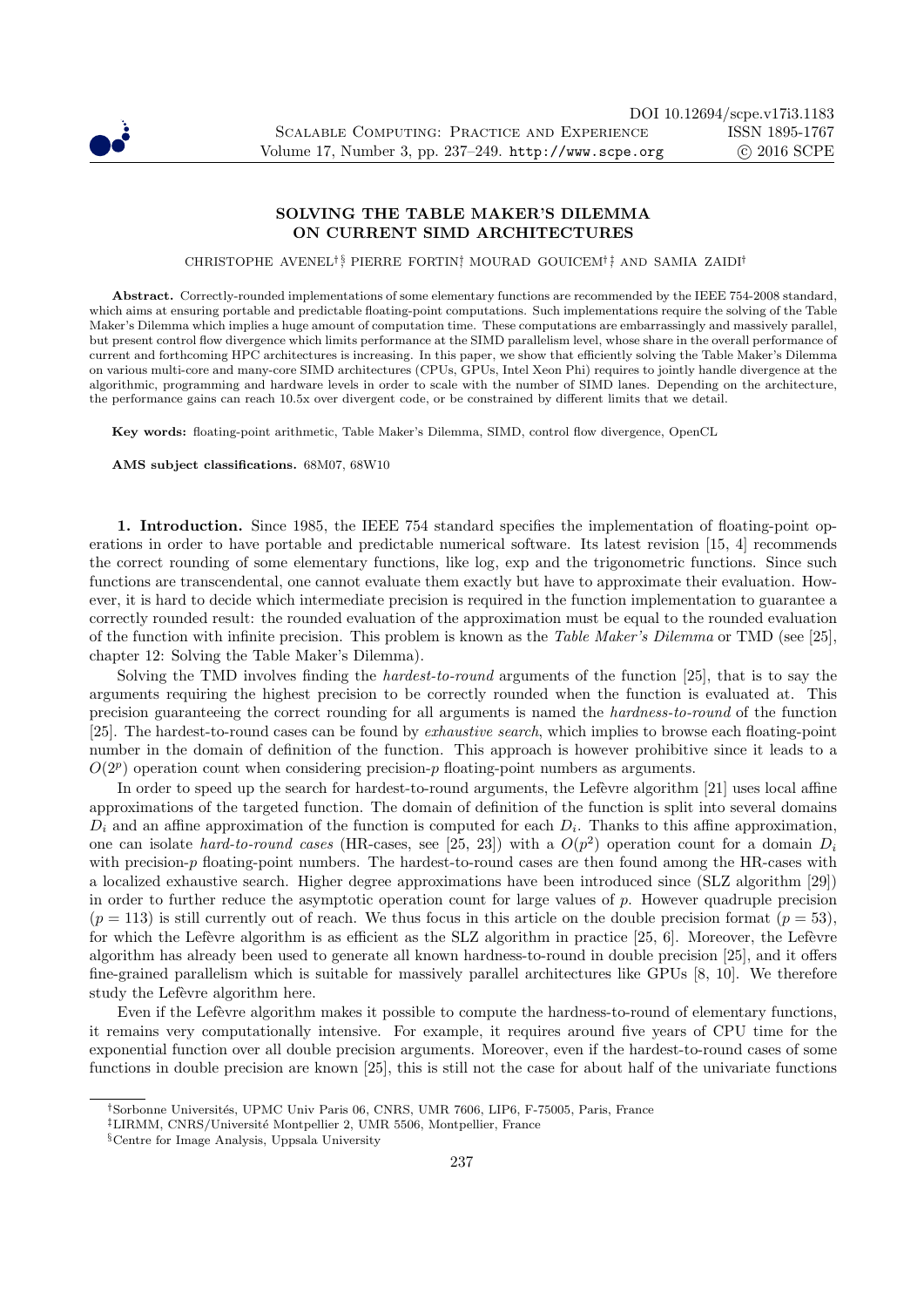recommended by the IEEE standard 754-2008. Furthermore, some scientific computations may require correctlyrounded implementations of other elementary functions, of specific compositions of elementary functions or even of elementary functions using non-standard formats or precisions. Being able to find the hardness-to-round of any elementary function in double precision in a reasonable amount of time would therefore be very useful.

In practice, both the affine approximation generation and the HR-case search are independent among the  $D_i$ domains. This data-parallel algorithm is thus embarrassingly and massively parallel which suits well to multicore and many-core parallel architectures. However, such architectures rely heavily on SIMD (Single Instruction Multiple Data) parallelism. As far as CPUs are concerned, such parallelism is increasingly important in the overall CPU performance since the SIMD vector width has been constantly increasing from 64 bits (MMX [16] and 3DNow! [1]) to 128 bits (SSE [17], AltiVec [5]), then to 256 bits (AVX [18]), and to 512 bits on the Intel Xeon Phi as well as in the forthcoming AVX-512 instruction set [19]. As far as GPUs are concerned, they are now widely used in HPC and also present a partial SIMD execution since multiple GPU threads are processed in a SIMD fashion by groups of 32 or 64 threads. This increasing SIMD parallelism offers indeed important performance gains at a relatively low hardware cost. But efficiently exploiting such parallelism requires "regular" algorithms where the memory accesses and the computations are similar among the lanes of the SIMD vector unit. Unfortunately, as presented in  $[8]$ , the original HR-case search of Lefèvre algorithm (Lefèvre HR-case search) presents multiple sources of control flow divergence which limit its performance on GPUs.

In this paper, we show that efficiently solving the TMD on various multi-core and many-core SIMD architectures (CPUs, GPUs, Intel Xeon Phi), and scaling performance with the number of SIMD lanes, requires to jointly handle this divergence at multiple levels: algorithm, programming and hardware. We start by describing a regular HR-case search algorithm, first presented in [9, 10], which has been shown to drastically reduce divergence in the execution flow on NVIDIA GPUs [9, 10]. We then extend the deployment of this HR-case search on other SIMD architectures: CPUs and the Intel Xeon Phi. We first compare C programming with the SPMD-on-SIMD (Single Program Multiple Data) programming model [26, 7], and show that the SPMD-on-SIMD model is well-suited for vectorizing the HR-case search on CPUs and on the Xeon Phi. Moreover, thanks to OpenCL this programming model enables code portability on various architectures, including AMD GPUs. Secondly, we present a survey of the deployment of this OpenCL implementation on various current SIMD architectures. We detail the performance results depending on how divergence is handled at the hardware level, and on the discrepancy between control flow (static) divergence and execution flow (dynamic) divergence. We obtain performance gains up to 10.5x on some architectures, and specify the performance bottlenecks on the other architectures. Finally, we present a performance comparison of these architectures for solving the TMD.

As far as related work is concerned, general solutions have been proposed to handle divergence on SIMD architectures, at the hardware level [3, 12, 24] as well as at the software level [11, 13, 31, 28]. We target here currently available hardware, and our HR-case searches offer very fine computation grains: the overhead of software solutions to handle divergence would be too high here (see [8] for example). Up to our knowledge, there is no other specific work to reduce the SIMD divergence when solving the TMD. The reference C code of V. Lefèvre [21] is a CPU scalar code that can target multi-core and distributed multi-processor architectures, but does not exploit SIMD parallelism within each CPU core. It can be noticed that another implementation to solve the TMD has been designed for FPGA architectures [6], but this implementation relies on the exhaustive search.

In the rest of this paper, Sect. 2 introduces the Table Maker's Dilemma and Lefèvre algorithm. In Sect. 3 we present our regular algorithm for the HR-case search which reduces divergence in the execution flow. In Sect. 4 we compare two programming models to enable the CPU vectorization of the HR-case search code, and show the relevance of the SPMD-on-SIMD programming model. Section 5 presents performance results, detailed analyzes on various SIMD architectures, and the performance comparison among these architectures. Finally, concluding remarks will be presented in Sect. 6.

2. The Table Maker's Dilemma and Lefèvre algorithm. Floating-point arithmetic aims at approximating real arithmetic. It uses the property that any real number  $\alpha$  can be uniquely represented in base  $\beta$ scientific notation as  $\alpha = m \times \beta^e$ , with  $1 \leq m \leq \beta$  the significand of  $\alpha$  and  $e \in \mathbb{N}$  the exponent of  $\alpha$ . A precision-p floating-point (abbreviated  $FP_p$ ) number format will then represent real numbers with e in a specific range and m with a finite precision of p digits. Hence every real number  $\alpha$  is either exactly representable as an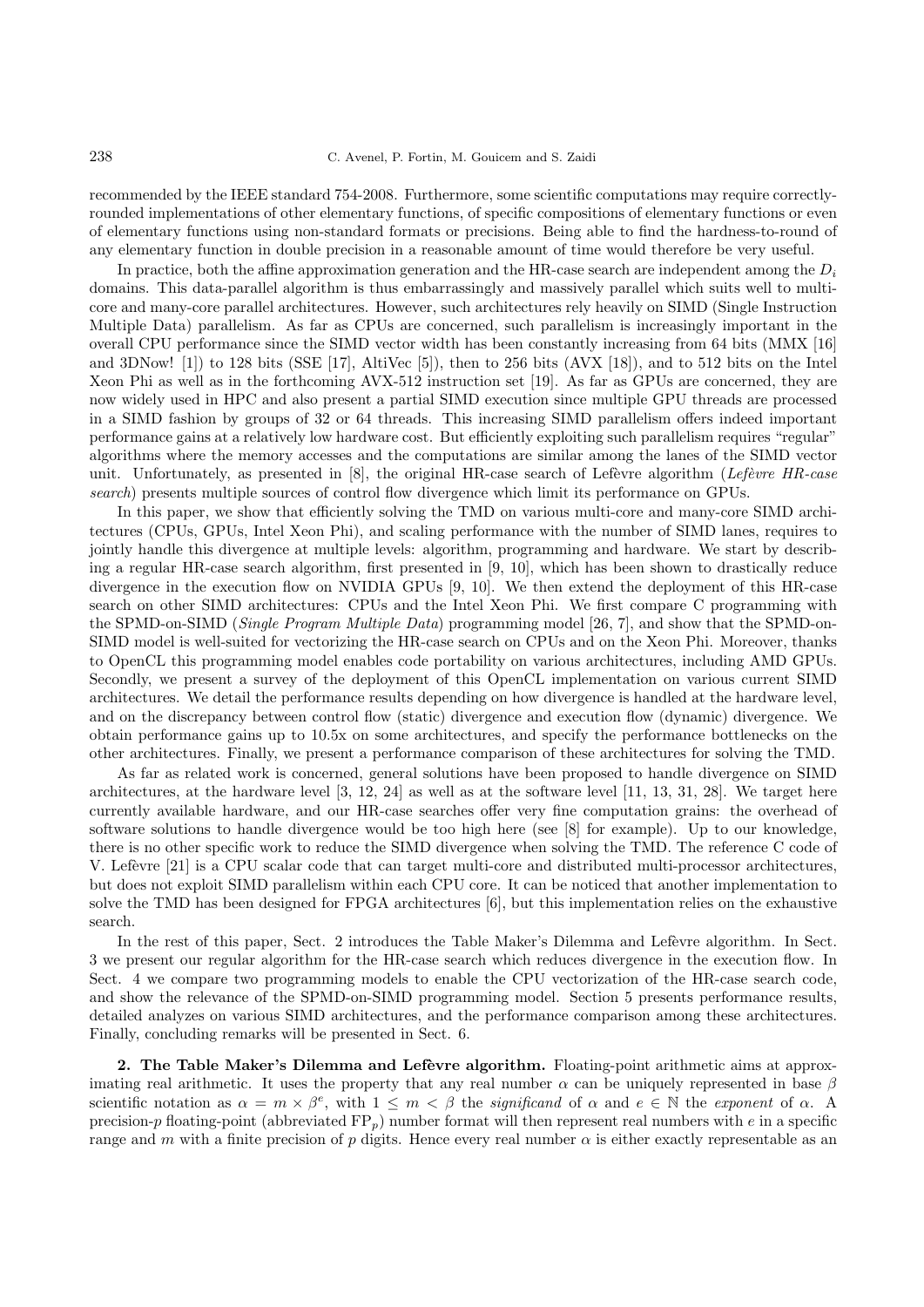

FIG. 2.1. Example of undetermined correct rounding for a value y computed with precision  $\epsilon$  in the case of rounding to nearest, where the rounding breakpoints are the midpoints of floating-point numbers.

 $FP<sub>p</sub>$  number, or is not, in which case it will be approximated using a *rounding function*.

When evaluating a function at a precision-p floating-point argument, the exact result is commonly not a precision-p floating-point number. The simple example of the inverse function  $1/x$  evaluated at x different than a power of 2 (e.g.  $x = 10$ ) yields an infinite sequence of digits in the fractional part of the result if represented in binary format. Hence, a typical implementation of a mathematical function will have to approximate the exact mathematical result  $f(x)$  by  $\hat{f}(x)$  with precision  $\epsilon$ , and then round this approximation to p bits of precision. However, if for some argument x,  $\hat{f}(x)$  is at a distance less than  $\epsilon$  to a rounding breakpoint (where the result of the rounding function changes), it is impossible to determine the correct rounding of  $f(x)$  from  $\hat{f}(x)$  as illustrated in Fig. 2.1. Such an argument x is called a  $(p, \epsilon)$  hard-to-round case (abbreviated as HR-case).

Given a function f, a rounding function, and a  $FP_p$  format, the Table Maker's Dilemma is hence defined as finding the necessary accuracy  $\varepsilon$  such that both  $f(x)$  and an approximation  $\hat{f}(x)$  with accuracy  $\varepsilon$  round to the same  $FP_p$  number for every  $FP_p$  number x in the definition domain of the function f. The largest  $\varepsilon$  verifying this property is called the hardness-to-round of f at precision p.

To find this hardness-to-round with a better complexity than exhaustive search, Lefèvre algorithm relies on a three step methodology based on searching  $(p, \epsilon)$  HR-cases [21]:

- fix a "convenient"  $\epsilon$  using probabilistic assumptions [25],
- find  $(p, \epsilon)$  HR-cases with ad hoc methods,
- find the hardest-to-round case among the  $(p, \epsilon)$  hard-to-round cases.

There are two key-points in that methodology. First, the statistical assumption states that the probability of an argument being an HR-case decreases exponentially with the precision of the approximation. This implies that the hardness-to-round of an elementary function evaluated to a precision-p is likely to be around  $2^{-2p}$  [25], and that there are few  $(p, 2^{-2p})$  HR-cases. This can dramatically reduce the use of exhaustive search, which is time consuming. But more importantly, the second key-point is that we can search for HR-cases in polynomial time in the format size, against an exponential time for the exhaustive search. This efficient HR-case search is obtained by using polynomials and the following two steps.

- The generation of polynomial approximations: we generate many local polynomial approximations  $P_i$ of the function f over independent domains  $D_i$ , with error  $\epsilon_{approx} \approx \epsilon$ .
- The  $(p, \epsilon')$  HR-case search: for each polynomial approximation  $P_i$ , we search for  $(p, \epsilon')$  HR-cases of  $P_i$ , which are the  $(p, \epsilon)$  HR-cases of f, with  $\epsilon' = \epsilon + \epsilon_{approx}$ .

These two steps are massively parallel over the domains  $D_i$  since these numerous domains can all be processed independently. However, while the polynomial approximation generation has a regular control flow [9], the HR-case search presents divergence issues when executed on SIMD architectures. Moreover, the HR-case search is the most time consuming step when solving the TMD. In the rest of this paper, we will therefore focus on this HR-case search and its SIMD execution on various HPC architectures.

The HR-case search on the polynomials  $P_i$  is done using an isolation strategy [22] as described in Algorithm 1. An HR-case existence test Exists? is executed on each domain  $D_i$ . It returns True if there potentially exists an HR-case in the tested domain (false positives are possible), or False otherwise. If the test succeeds (that is to say, there might be an HR-case in the tested domain  $D_i$ ), we split  $D_i$  into  $\kappa$  sub-domains  $D_{i,j}$ , upon which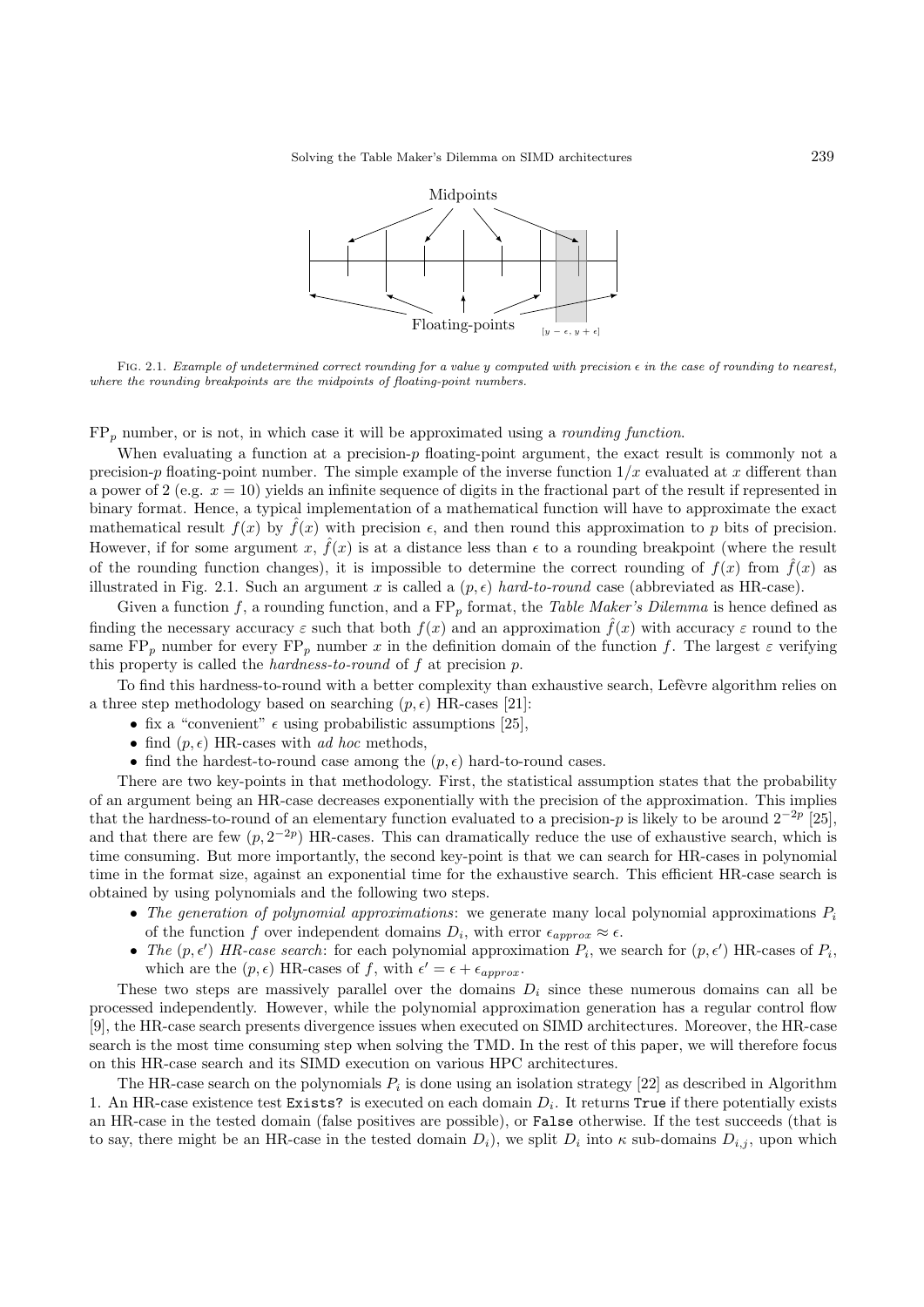## 240 C. Avenel, P. Fortin, M. Gouicem and S. Zaidi

we repeat the HR-case existence test. For each of these sub-domains succeeding the HR-case existence test, we finally perform exhaustive search. In  $[22]$ , Lefèvre tested other variants of this strategy and concluded that in practice the most efficient strategy was this three phases refinement. This is mainly due to the fact that the number of arguments succeeding the existence test can be roughly predicted, and that the amount of time spent in the HR-case existence test has to be balanced with the amount of time spent in exhaustive search [9, 22].

### Algorithm 1: Lefèvre three phases isolation strategy for HR-case search.

|                | <b>1</b> for each $P_i$ over its domain $D_i$ do                                |                   |
|----------------|---------------------------------------------------------------------------------|-------------------|
| $\mathbf{2}$   | if $Exists? (P_i, \epsilon')$ then                                              | $/*$ Phase 1 $*/$ |
| 3              | $(D_{i,1}, D_{i,2}, \ldots, D_{i,\kappa}) := \text{SplitDomain}(D_i, \kappa),$  |                   |
| $\overline{4}$ | $(P_{i,1}, P_{i,2}, \ldots, P_{i,\kappa}) := \text{RefineApprox}(P_i, \kappa);$ |                   |
| 5              | <b>for<br/>each</b> $P_{i,j}$ over its domain $D_{i,j}$ do                      |                   |
| 6              | if $Exist$ ? $(P_{i,j}, \epsilon')$ then                                        | $/*$ Phase 2 $*/$ |
| 7              | ExhaustiveSearch $(P_{i,j}, \epsilon')$ ;                                       | $/*$ Phase 3 $*/$ |
| 8              | end                                                                             |                   |
| 9              | end                                                                             |                   |
| 10             | end                                                                             |                   |
| $11$ end       |                                                                                 |                   |

Lefèvre HR-case existence test takes as argument a degree one polynomial  $P_i$  or  $P_{i,j}$ . As we do not need the dynamic range of floating-point numbers, we use fixed-point arithmetic to avoid rounding errors, and we apply a suitable change of variable to write  $P_i$  or  $P_{i,j}$  as a polynomial  $b - a \cdot x$ , while representing only the 64 bits after the  $p^{th}$  bit of the significands of a and b as 64-bit integers. Hence we also consider  $x \in \mathbb{N}$ . This HR-case existence test then returns a lower bound on the distance between the values of  $b - a \cdot x$  for  $x < N$ and the rounding breakpoints, with N the number of arguments to test in  $D_i$  or  $D_{i,j}$ . This is achieved by computing the continued fraction expansion of a with the Euclidean algorithm, and a particular decomposition of b in the sequence of partial remainders. Comparing this lower bound to  $\epsilon'$ , we can then determine whether there is potentially a  $(p, \epsilon')$  HR-case in the domain or not. Lefèvre existence test is presented in Algorithm 2 and is explained more thoroughly in [9, 10].

## Algorithm 2: Lefèvre HR-case existence test algorithm.

```
input : b - a \cdot x, \, \epsilon', \, N1 initialisation: p \leftarrow \{a\}; q \leftarrow 1 - \{a\}; d \leftarrow \{b\};<br>u \leftarrow 1; v \leftarrow 1;v \leftarrow 1;2 if d < \epsilon' then return True;
 3 while True do
 4 if d < p then
 \mathfrak{s} k = \lfloor q/p \rfloor;6 | q \leftarrow q - k * p; u \leftarrow u + k * v;7 if u + v \geq N then return False;
 \begin{array}{c|c|c|c} \mathbf{s} & & p \leftarrow p - q; \ v \leftarrow v + u; \end{array}9 else
10 \vert \vert \vert d \leftarrow d - p;11 if d < \epsilon' then return True;
12 \vert \vert \ k = \lfloor p/q \rfloor;13 \vert \vert p \leftarrow p - k * q; v \leftarrow v + k * u;14 if u + v \geq N then return False;
15 q \leftarrow q - p; u \leftarrow u + v;16 end
17 end
```
3. A regular algorithm for the HR-case search. In  $[8]$ , we underlined a problem in Lefevre algorithm execution on GPU architectures: the execution flow is highly divergent from one thread to another. There are three sources of divergence in Algorithm 2:

• the main unconditional loop, whose number of iterations depends on the value of the arguments;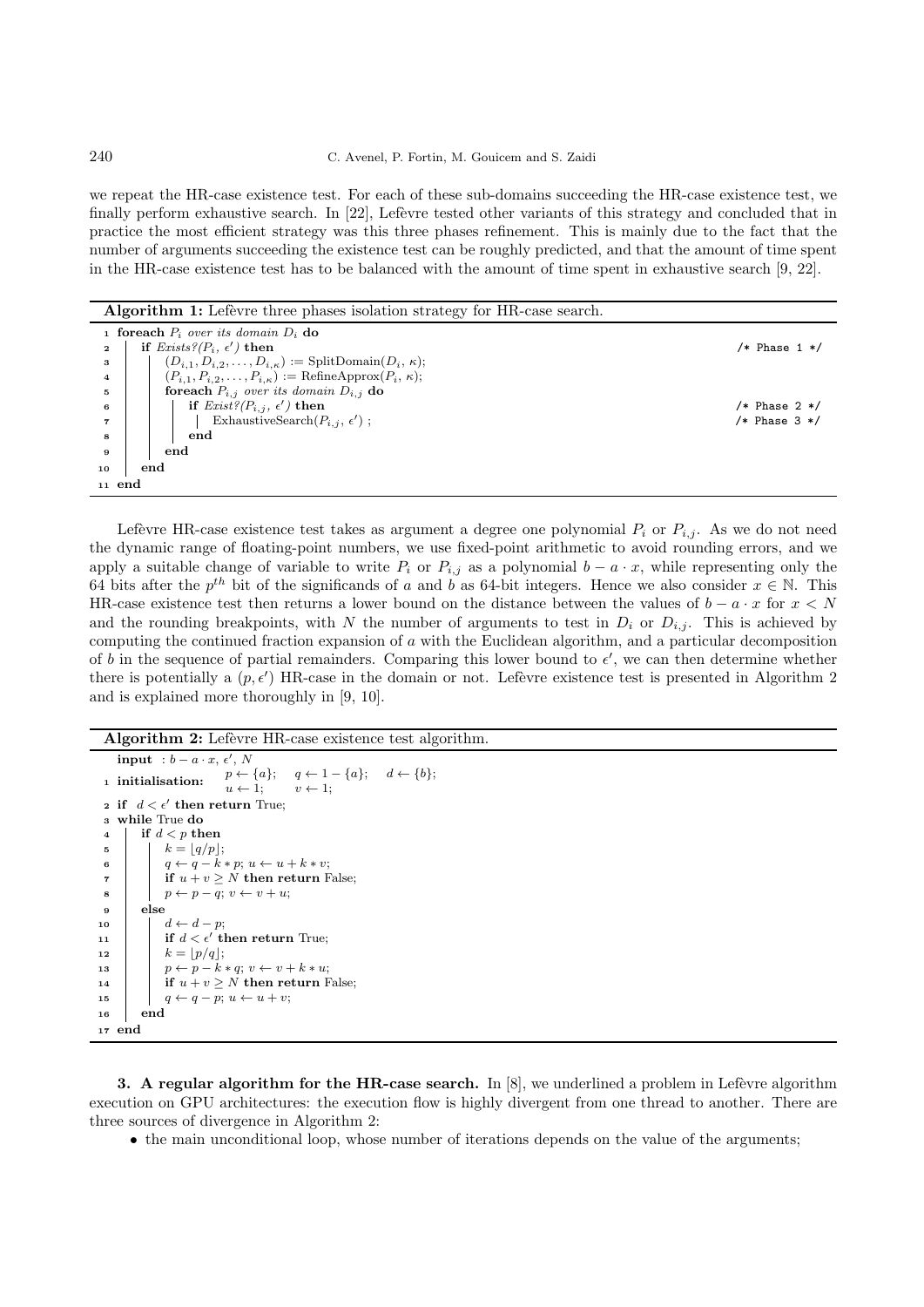

Fig. 3.1. Normalized mean deviation to the maximum of the number of main loop iterations per CUDA warp, on NVIDIA GPUs, among the  $2^{20}$  CUDA warps required for the exp function in the domain  $[1; 1+2^{-13}]$ .

- the main conditional statement, whose scope contains all the intructions within the main loop;
- and finally the divisions, which are computed using a hybrid implementation with a tunable parameter **LOGMS**. If we compute  $p/q$  and  $p > 2^{\text{LOGMS}}q$ , we call the division instruction, otherwise it is more efficient to use a loop to compute the quotient by repeated subtractions. As divisions operands are 64-bit integers, LOGMS =  $64$  implies all quotients are computed using repeated subtractions, and LOGMS = 0 implies all quotients are computed using the division intruction.

Even though the hybrid divisions affect the control flow, they do not lead to strong divergence issue at runtime since almost all the computed quotients are expected to be small in practice [9]. However when processing multiple instances of the Lef`evre HR-case existence test in parallel on GPUs, the main conditional statement and the main loop have a strong performance impact because of the partial SIMD execution of GPUs. Both are induced by conditioning the computation of the quotients of the continued fraction of a by the value of b. To our knowledge there is no a priori information on the number of loop iterations or on the branch executed at each iteration that would enable us to statically reorder the domains  $D_i$  in order to decrease this divergence. We also tried to use software solutions to reduce the impact of the loop divergence [8]: no performance gain was obtained because the computation is very fine-grained.

To highlight the impact of loop divergence during Lefevre existence test execution, we introduced in [8] an indicator named the normalized mean deviation to the maximum. When processing concurrently n independent instances of a divergent loop on a SIMD unit with  $n$  lanes, the number of loop iterations issued in total is the maximum number of loop iterations issued among all the lanes of the SIMD unit. This indicator aims thus at giving the average percentage of loop iterations for which a lane remains idle during the SIMD execution. More formally, we denote  $\ell_i$  the number of loop iterations to issue for the lane i and we number the lanes within a SIMD vector from 1 to n. If  $\ell = \{\ell_i, i \in [\![1,n]\!] \}$ , the Normalized Mean Deviation to the Maximum (NMDM) is defined as

$$
\text{NMDM}(\ell) = 1 - \frac{\text{mean}(\ell)}{\text{max}(\ell)}.
$$

In Fig.  $3.1(a)$ , we measured the NMDM of the main unconditional loop of Lefèvre HR-case search execution on a NVIDIA GPU  $(n = 32)$  on a set of domains  $D_i$  for the exponential function. We can see that the NMDM is uniformly high with an average NMDM of 25.6%, which means that a SIMD lane remains idle on average 25.6% of the number of loop iterations issued on its SIMD unit. This divergence in Lef`evre HR-case search is mainly due to the fact that the algorithm goes from the subtraction-based Euclidean algorithm to the division-based one depending on the value of b.

In [9, 10], we proposed a new HR-case existence test which presents a regular execution, as illustrated in Algorithm 3. This is enabled by getting rid of the dependence between the computation of the continued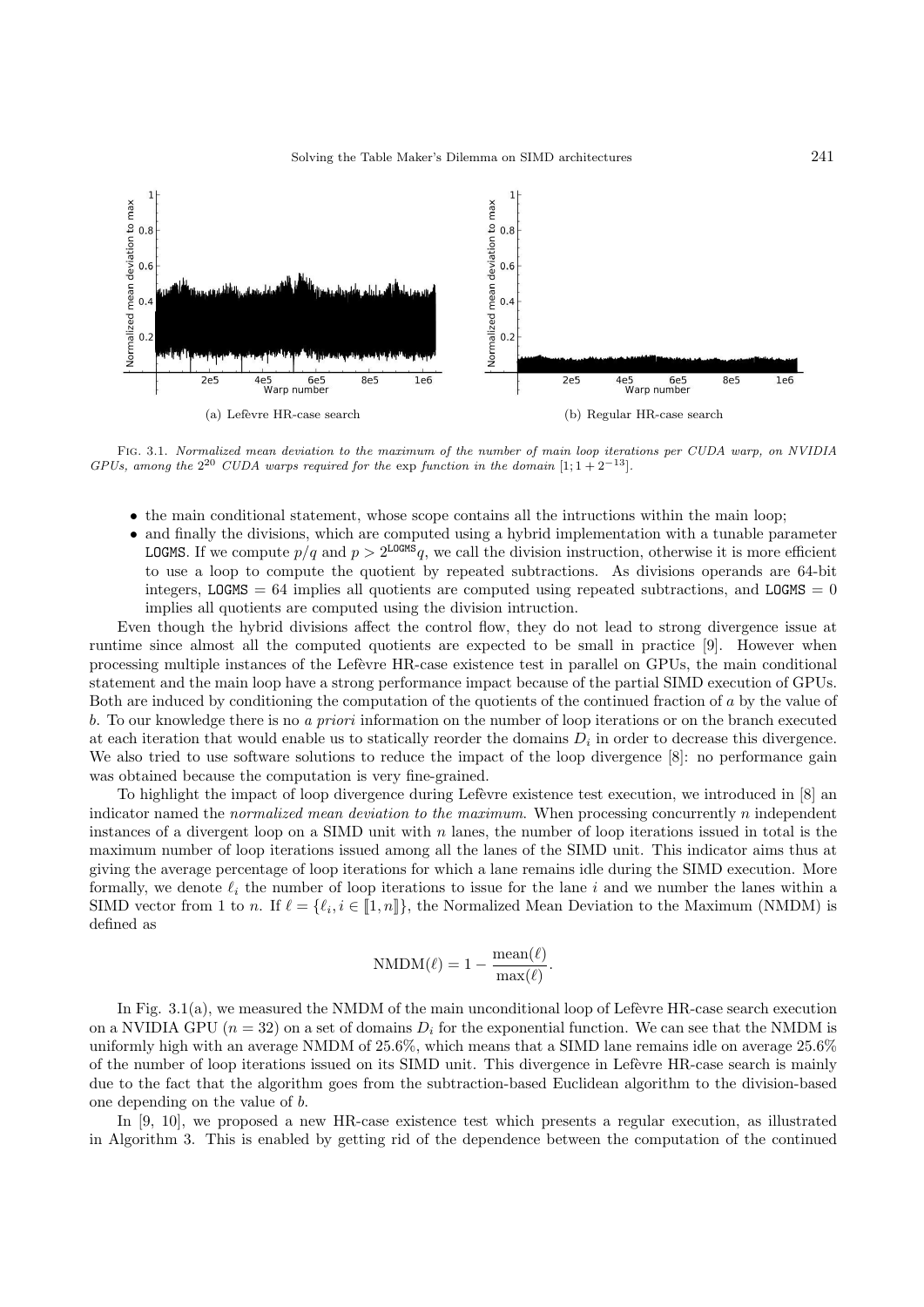Algorithm 3: Regular HR-case existence test algorithm.

```
input : b - ax, \epsilon', N
 1 initialisation: p \leftarrow \{a\}; \quad q \leftarrow 1; \quad d \leftarrow \{b\};<br>u \leftarrow 1; \quad v \leftarrow 0;p \leftarrow \{a\};<br>u \leftarrow 1;2 while True do
 \mathbf{s} \quad | \quad k = \lfloor q/p \rfloor;4 q = q - k * p; u = u + k * v;d = d \mod p;6 if u + v \geq N then return d > \epsilon';
 \tau k = \lfloor p/q \rfloor;\begin{array}{ll} \mathbf{s} & p = \bar{p} - \bar{k} * q; v = v + k * u; \end{array}9 if d > p then
10 \begin{array}{|c|c|} \hline \end{array} d = d - p mod q;
11 end
12 if u + v \geq N then return d > \epsilon';
13 end
```
fraction expansion of a and the value of b. It first turns the unpredictable main conditional statement of Lefèvre algorithm into a deterministic test, which can be removed by unrolling two loop iterations as in Algorithm 3. And second, a full quotient of the Euclidean algorithm is entirely computed at each loop iteration in the regular HR-case search, which is not the case in the Lefèvre existence test. As the number of quotients to compute is almost constant from one domain  $D_i$  to the next, we reduce the mean NMDM per SIMD computation on NVIDIA GPUs from  $25.6\%$  to  $0.1\%$  (cf. Fig. 3.1(b)). However, even though the execution flow is now regular, the control flow in the source code remains divergent: the algorithm still exhibits the main unconditional loop, a few conditional statements, inner loops for the hybrid implementation of the divisions, and outer loops (over the  $D_i$  or  $D_{i,j}$  domains as presented in Algorithm 1).

In practice, such regular existence test offers performance gains on NVIDIA GPUs up to 3.4x over Lefèvre existence test [9, 10]. When comparing an high-end hex-core CPU with an high-end NVIDIA GPU, the GPU deployment delivers a 6.6x speedup for the regular existence test. Such speedup is mainly due to the lack of SIMD computations on the CPU. That is why we will now consider the vectorization of the two existence tests on CPUs and on Xeon Phi.

For the sake of shortness, we will name in the remainder of this paper Lefèvre HR-case search the combination of the isolation algorithm with Lefèvre existence test, and *regular HR-case search* the combination of the isolation algorithm with the regular existence test.

4. The relevant programming paradigm. In order to deploy the HR-case search on CPUs and on the Xeon Phi, one could first consider to rely on C programming. We thus start by considering the vectorization of the reference scalar C code implementing the Lefèvre and regular  $HR$ -case searches [9, 10].

4.1. Vectorization with C compiler. When considering the vectorization of a C program, one can use several programming paradigms.

Manual SIMD programming with intrinsics is a first possibility. However, this is generally a tedious task which requires for example array padding and which leads to non-portable code: the program must be re-written when moving to another SIMD instruction set or to another vector width. In the case of the HR-case search, this would be an especially tedious task because of the multiple nested while loops and conditional branches. Each one is a divergence source which implies a different mask to handle this divergence on CPU SIMD units. Therefore, with intrinsics we would have to set and update all these masks in the source code which represents a very important programming effort.

Another possibility is to rely on the C compiler. Automatic vectorization is provided for example in icc (Intel C/C++ Compiler) and gcc (GNU C Compiler). The programmer can let the compiler perform the dependency analysis of the targeted loop, in order to determine whether the loop is parallel or not, hence vectorizable or not. This dependency analysis is however limited by the compiler capacity [20]. Therefore, some compilers support compiler directives, which enable the programmer to indicate (and ensure) that the loop is parallel: no dependency analysis is then required by the compiler. Such compiler directives are available in icc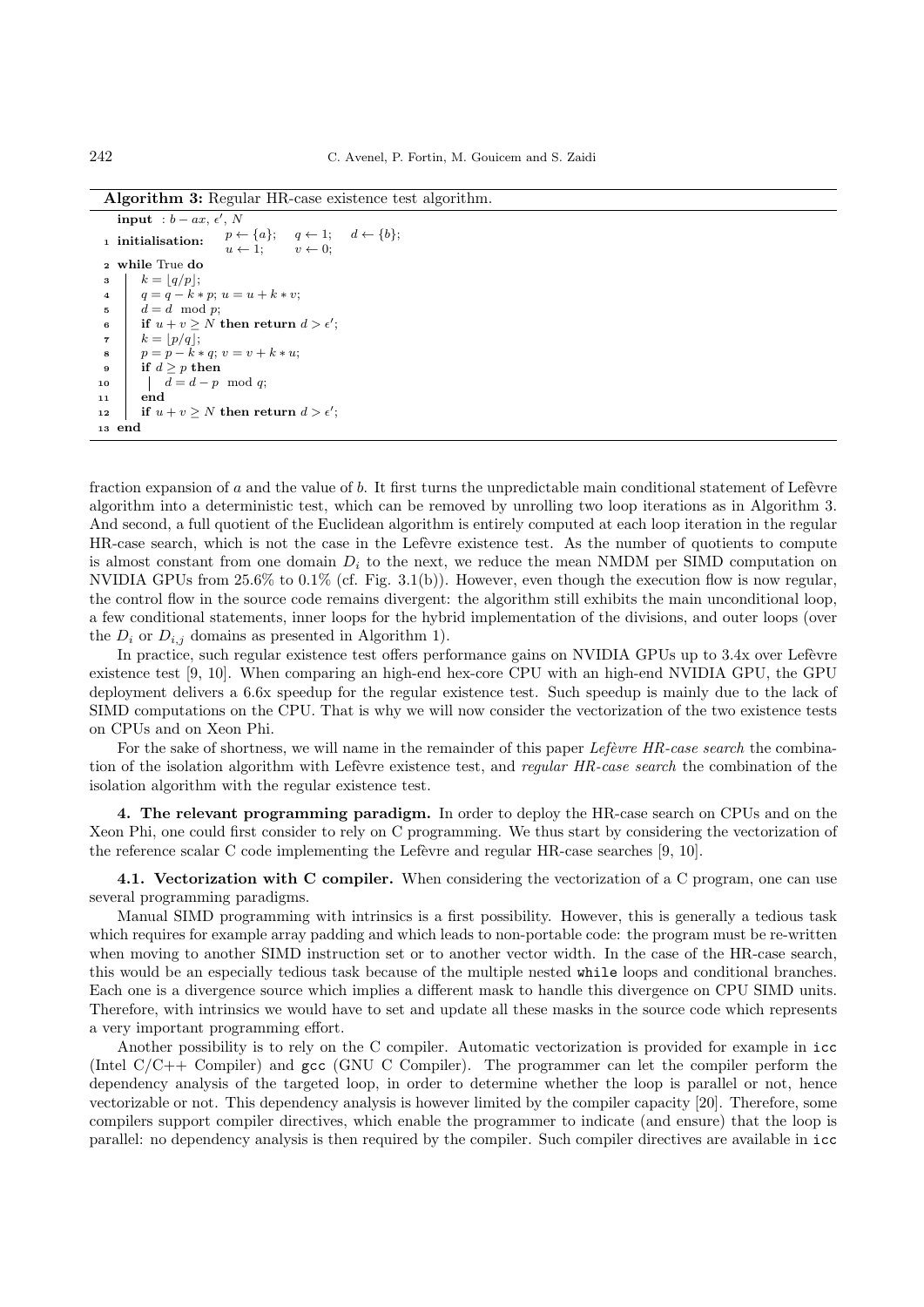(#pragma simd), and have recently been standardized in the last versions of OpenMP (OpenMP 4.X).

As far as the HR-case search is concerned, we aim at vectorizing multiple iterations of the outermost loop which browses  $2^{25}$  D<sub>i</sub> domains. We use here icc (version 15.0.2).

4.1.1. Exhaustive search. In order to start with a simpler code, we first consider only the exhaustive search (phase 3): phases 1 and 2 are here removed from the code. In the reference C code, the original implementation used to rely on two inner do..while loop for each  $D_i$  domain: the  $2^{15}$  arguments of the  $D_i$ domain being browsed as  $8$  sub-domains of  $2^{12}$  arguments (to match phase 2). In order to minimize the number of nested loops, and to ease the compiler vectorization, these two do..while loops have been merged in one single for loop.

When considering automatic vectorization of a loop nest without compiler directive, the compiler starts with the innermost loop [20], which corresponds here to this new inner for loop within the outer for loop over the  $D_i$  domains. However, as the exhaustive search is performed using the tabulated differences algorithm [21], this inner for loop presents flow and anti data dependencies among its iterations: the next polynomial evaluation is computed from the current one. This used to prevent former versions of icc from vectorizing the inner loop and hence the outer loop. The latest version of icc (15.0.2) can override this vector dependency on the inner loop, and attempt to vectorize the outer loop. But, this outer loop vectorization fails due to an output dependency. Indeed, the  $2^{25} D_i$  domains provided as input lead in practice to very few HR-cases (e.g. 243 for the first set of  $2^{25}$   $D_i$  domains). These HR-cases are written consecutively in memory thanks to a counter incremented each time an HR-case is found, which results in an output data dependency between successive iterations.

When considering vectorization hinted by compiler directives (here **#pragma** simd on the outer loop), either the compiler does generate vector code, which leads to wrong results because of this output data dependency, or the compiler detects the dependency and refuses the vectorization.

4.1.2. Complete HR-case search. We now consider the complete HR-case search with the three phases and study the regular HR-case search. In order to enable the vectorization [20], we had to strongly rewrite our C code. Function calls from the loop bodies have first been replaced by preprocessor macros. The corresponding return statements have been replaced by boolean tests: this ensures one single entry and one single exit in each loop [20]. Likewise, goto statements among the different phases have been replaced by boolean tests.

When considering the complete HR-case search, the compiler faces the same data dependencies as with the exhaustive search only. Moreover, there are in phases 1 and 2 inner while loops with unknown iteration numbers, which cannot be vectorized and can thus prevent the outer loop vectorization. All this leads to the same conclusion: the outer loop vectorization fails without compiler directives. When forcing vectorization with compiler directives, the compiler can manage to vectorize the code but this results again in wrong results because of the output dependency.

It has to be noticed that the same conclusions would also apply to the Lefèvre HR-case search which presents the same data dependencies and also outputs its HR-cases consecutively.

4.2. Implicit vectorization in OpenCL. Another possibility to exploit the SIMD units is to rely on the SPMD-on-SIMD (Single Program Multiple Data) programming model [26, 7]. All computations are written as scalar ones and it is up to the compiler to merge such scalar computations in SIMD instructions. The main advantages are the ease of programming and the portability: the programmer needs neither to write the specific SIMD intrinsics for each architecture, nor to know the vector width, nor to implement data padding with zeros according to this vector width. The vector width will indeed be determined only at compile time (depending on the targeted hardware). Moreover, like compiler directives, no data dependency analysis is required by the compiler: it is up to the user to ensure that the scalar computations can be processed correctly in parallel. Such programming paradigm is increasingly used in HPC: first on GPUs with CUDA and then on various compute devices with OpenCL. On CPU, such programming model is available in OpenCL (OpenCL implicit vectorization), as well as in the Intel SPMD Program Compiler (ispc) [26]. We choose here OpenCL over ispc since OpenCL enables us to maintain one single source code for both CPUs and GPUs, and to target other GPUs like the AMD ones. On multi-core CPUs, we use the Intel OpenCL  $SDK<sup>1</sup>$  which provides OpenCL

<sup>1</sup>See: https://software.intel.com/en-us/intel-opencl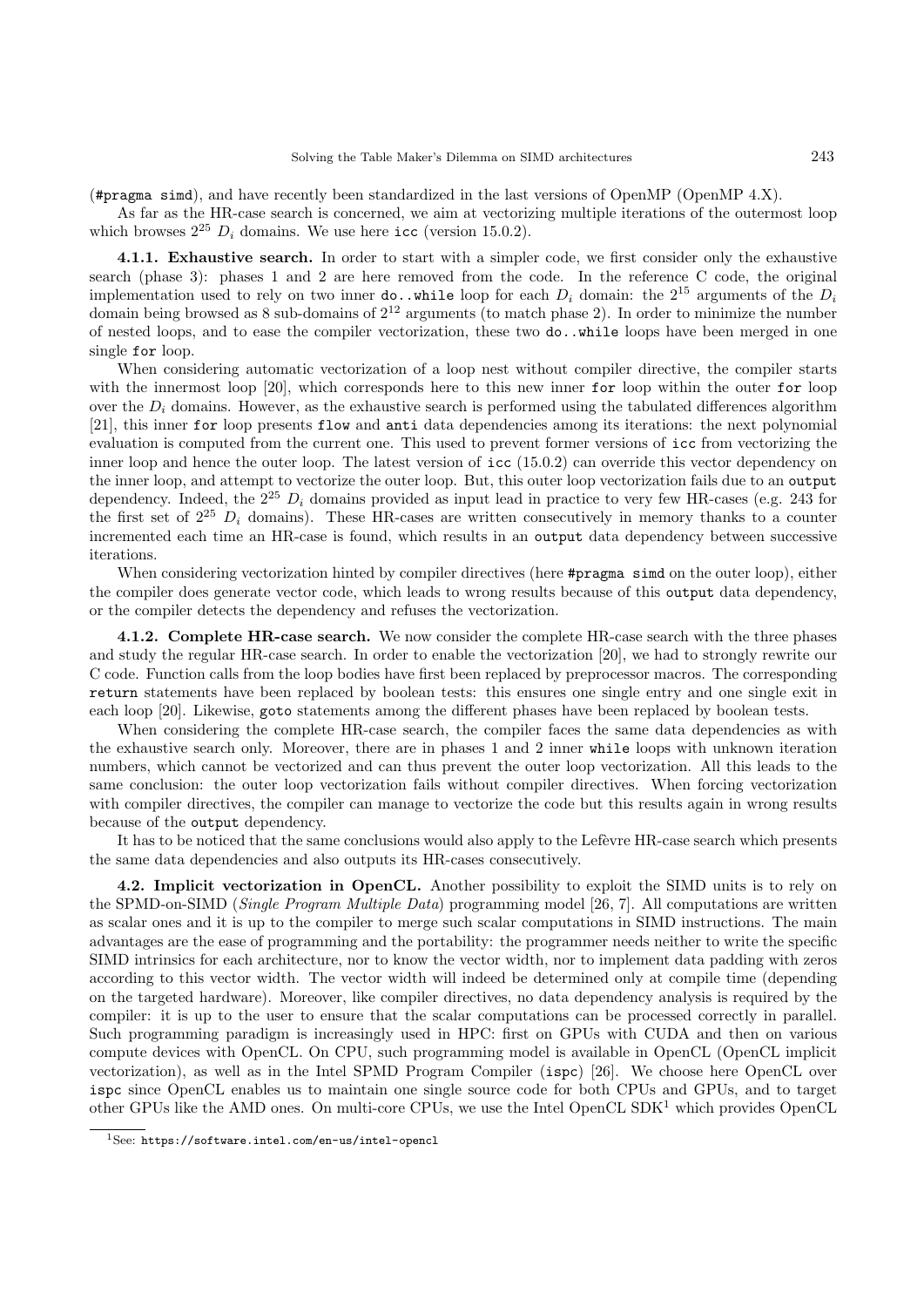| HR-case search | Lefèvre     |        | Regular     |        |
|----------------|-------------|--------|-------------|--------|
|                | <b>CUDA</b> | OpenCL | <b>CUDA</b> | OpenCL |
| Phase 1        | 0.258       | 0.246  | 0.074       | 0.069  |
| Phase 2        | 0.006       | 0.006  | 0.010       | 0.008  |
| Phase 3        | 0.001       | 0.001  | 0.003       | 0.003  |
| Total          | 0.265       | 0.253  | 0.086       | 0.081  |

Table 5.1 Times in seconds for both HR-case searches over  $I_0$  on one NVIDIA C2070 GPU.

implicit vectorization while supporting conditional statements as well as while loops in the OpenCL kernels [27]. It has to be noticed that OpenCL also provides parallelism at the thread level in order to exploit multi-core processors in shared memory. This is however not a key-point here since such parallelism is straightforward to implement in the HR-case search [10].

Our OpenCL kernels are thus a translation of our CUDA kernels [8, 9]. The OpenCL implementation therefore uses the same code structure as in the CUDA implementation [8] where the three phases of the HRcase search have been separated in three distinct GPU kernels. Like in CUDA, atomic operations are used in OpenCL to consecutively write the outputs of each phase in memory. This includes the HR-cases resulting from phase 3 and leading to the output dependency with the C compiler vectorization. Here this issue is easily solved thanks to the SPMD-on-SIMD programming model, and these atomic operations are the only synchronizations required among the work-items. We thus emphasize that the HR-case search of the Table Maker's Dilemma fits naturally with the SPMD-on-SIMD programming model: each work-item processes one (or a few)  $D_i$  domain(s), and only a few atomic operations are required for correct work-item synchronization. We then fully exploit the data parallelism of this massively parallel application to process concurrently the numerous work-items on the SIMD units (as well as on all the available CPU cores).

However, as far as performance is concerned, the divergence in the SIMD processing of consecutive  $D_i$ domains will be a key-factor and will impact performance differently depending on the algorithm (Lefèvre or regular HR-case search) and on the underlying hardware, as detailed in the next section.

5. Performance results of HR-case searches on various current SIMD architectures. For the following performance results, each OpenCL implementation is tuned in order to determine, for each OpenCL kernel, the optimal value for the work group size, for the number of intervals processed by each work-item, and for the LOGMS value (for phases 1 and 2, cf. Sects. 2 and 3).

All the results given in this section are issued from the HR-case search on the exp function for double precision. Except otherwise mentioned, all tests are performed over the 1024 first intervals  $I_{0..1023} = [1; 1+2^{-3}]$ of the binade  $[1; 2]$  ( $I_{0..1023}$  containing  $2^{50}$  *doubles*). The parameter tuning has been performed only on the interval  $I_0 = [1, 1 + 2^{-13}]$  (containing  $2^{40}$  doubles).

5.1. GPUs and SIMD width impact. We first present performance results of our OpenCL implementation on both NVIDIA and AMD GPU architectures. Table 5.1 shows that for both HR-case searches the performance of our OpenCL implementation matches, and even slightly outperforms, the one of our original CUDA code on NVIDIA GPUs. This validates the choice to move from CUDA to OpenCL even on NVIDIA GPUs.

We now consider in Fig. 5.1 performance results on various high-end GPUs. On one NVIDIA C2070, the regular HR-case search delivers a 2.7x performance gain over the Lefèvre HR-case search thanks to its regular execution flow. On a newer NVIDIA GPU (K20c),the two HR-case searches are 2.2 or 2.3 times faster compared to their execution on the C2070, which shows that our HR-case search GPU implementation scales well on the newer Kepler GPU architectures which offers a much higher number of GPU cores. Besides, the performance gain of the regular HR-case search over the Lefèvre HR-case search is almost the same. The SIMD width is indeed the same in both Fermi (C2050) and Kepler (K20c) architectures: work-items are processed in a SIMD fashion by groups of 32.

Starting from the Southern Islands family (which includes our Radeon HD 7970), AMD GPUs present a scalar architecture (Graphics Core Next - GCN) that enables the programmer to reach best performance with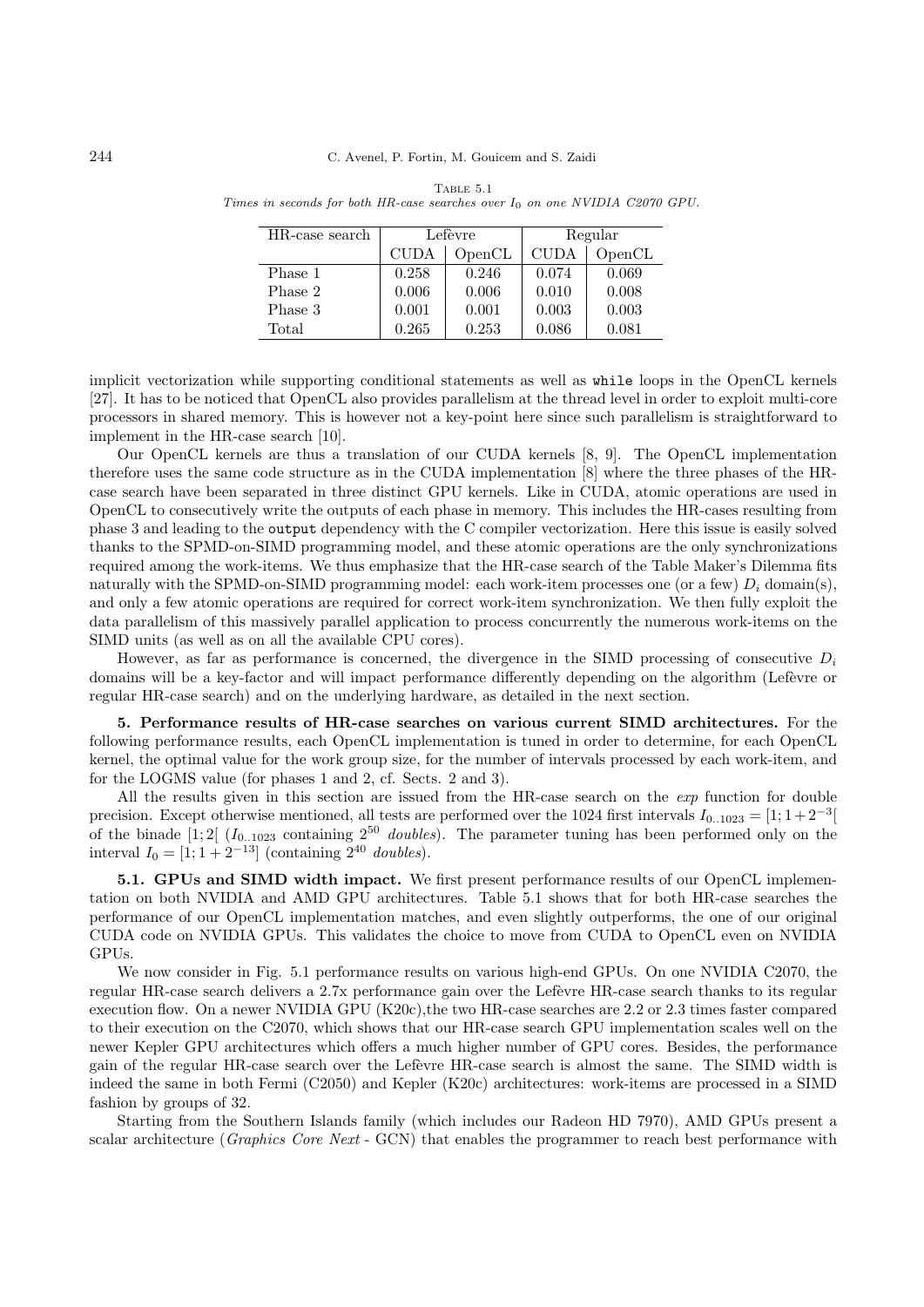

FIG. 5.1. HR-case searches computation times over  $I_{0..1023}$  on various GPUs, using OpenCL from CUDA 7.5 (352.68 driver) and from the AMD SDK 2.9.1 (Catalyst Omega 14.12 driver). The performance gains on top of the bars correspond to the Lefèvre over regular ratios.

scalar work-items. Contrary to previous AMD GPU generations, no explicit vector programming is required. On these scalar GPUs, the ALUs are arranged in four SIMD arrays consisting of 16 processing elements each [2] (using OpenCL terminology), and work-items are processed in a SIMD fashion by groups of 64. Dynamic divergence among work-items can therefore have an even more detrimental impact on AMD GPUs than on NVIDIA GPUs. This explains that the gain of the regular HR-case search over the Lefèvre's one is more important on AMD Radeon HD 7970 GPU than on NVIDIA GPUs. Comparing this AMD 7970 and the NVIDIA K20c, whose hardware compute powers are similar<sup>2</sup>, one can see that only thanks to the regular HR-case search similar application performance can be achieved on these two GPUs.

5.2. AVX and SSE CPUs. We now consider the OpenCL deployment of the two HR-case searches on standard CPUs with either SSE4.2 or AVX2 SIMD instruction sets. SSE4.2 vector units can process two 64-bit integers in a SIMD fashion, whereas AVX2 ones can process four 64-bit integers. There are however multiple issues when considering the deployment of the HR-case searches on such SIMD instruction sets.

The first issue lies at the hardware level, where divergence among SIMD lanes is handled differently on CPU and on GPU [14]. When the control flow diverges on a GPU SIMD unit, a mask register is set according to the condition evaluation: each processing element then either performs the following instruction or remains idle. A stack of mask registers is used to handle nested divergence levels. This is handled dynamically by the GPU hardware, which can then skip at runtime branches where all processing elements would be idle (e.g. for a if-then-else statement: when all mask bits are zero the then branch can be skipped, and when all mask bits are one the else branch can be skipped). When control flows diverge within a CPU SIMD unit, mask registers are also used to handle divergence among the SIMD lanes. On AVX and SSE however, all computations are always performed by all the SIMD lanes. The masks are used to prevent committing results in memory for computations that should not have been performed (*predication*). Moreover, on CPUs all this is handled explicitly in software by the compiler. This implies a general overhead compared to the GPU hardware management, and can also be crucial for the SIMD performance of our specific application. Both HR-case searches show indeed important static divergence (at compile time, in their control flow), but the regular HR-case search presents low dynamic divergence (at runtime, in its execution flow). This low execution flow divergence can thus be handled efficiently by the GPU hardware, while the CPU compiler has to set all the required masks for predication according to the control flow divergence of the source code. As far as masks with all zeros or all ones are concerned, it has to be noticed that recent work can detect these cases at runtime in order to avoid using code with predication when possible on CPUs [30].

The second issue with the vectorization of the HR-case search on x86 CPUs is the lack of vector integer

<sup>2</sup>We are not aware of the exact 64-bit integer compute power of these GPUs, but their floating-point peak performances are similar : 3520 SGflop/s (single precision) and 1170 DGflop/s (double precision) for the K20c, against 3789 SGflop/s and 947 DGflop/s for the 7970.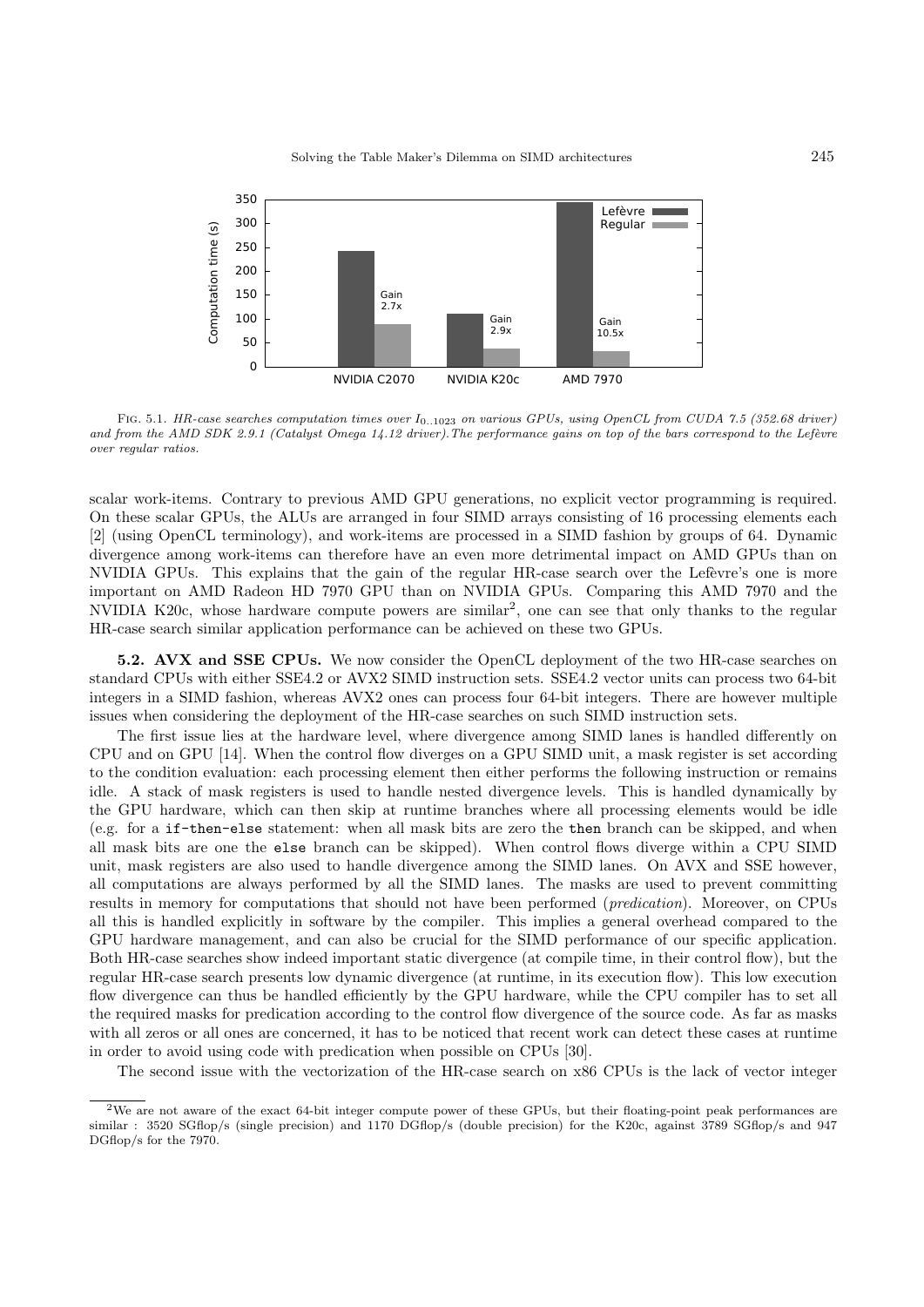division instruction in SSE, in AVX2 [18] and even in the forthcoming AVX-512 [19]. The compiler therefore uses the scalar integer division instruction, or emulates the vector integer division: e.g. with vector subtraction instructions or with optimized intrinsics such as \_mm\_div\_epu64, \_mm256\_div\_epu64 or \_mm512\_div\_epu64 (from the Intel Short Vector Math Library - SVML).

As far as our performance tests are concerned, the AVX2 server hosts an Intel Xeon E3-1275 v3 CPU, with 4 physical cores running at 3.50 GHz and 2-way SMT, and we use on this server the Intel SDK for OpenCL 2016 and the OpenCL Runtime 15.1. The SSE4.2 server hosts two Intel Xeon E5-2660 CPUs, totalizing 16 physical cores running at 2.20 GHz with 2-way SMT (and using SSE4.2 for integer SIMD operations), as well as a Xeon Phi coprocessor: we use here the Intel SDK for OpenCL 2016 with the OpenCL Runtime 14.2 (latest version for Xeon Phi coprocessors). On AVX and SSE, the OpenCL compiler relies on a heuristic<sup>3</sup> to determine if it is worth generating vector code. We use here the CL CONFIG CPU VECTORIZER MODE environment variable to explicitly force or prevent the OpenCL implicit vectorization.

Figure 5.2(a) shows the performance results of both HR-case searches on the AVX2 server with both vector and scalar codes generated. When inspecting the assembly code generated by the OpenCL compiler, one can see that the vector codes contain AVX2 vector instructions for additions, multiplications and subtractions but only scalar 64-bit integer divisions. No vector division, such as \_mm256\_div\_epu64, are generated. Along with the overhead required for masking, this leads to the vectorized versions being slower than the scalar ones. When comparing the regular and Lefèvre HR-case searches, the regular HR-case search is then 1.5x faster in scalar mode, and 1.4x faster in SIMD mode, which nevertheless shows the benefit of the regular HR-case search on CPUs.

The same conclusions apply to the  $SSE4.2$  server<sup>4</sup> (cf. Fig. 5.2(b)): the use of scalar 64-bit integer division and the cost of masking inhibit SIMD performance gains. On the SSE4.2 server, the regular HR-case search delivers in the end the same performance gains over the Lefèvre one as on the AVX2 server.

As far as the SIMD division issue is concerned, it can be noticed that we also tried to use  $LOGMS = 64$ (cf. Sect. 3) instead of the optimal LOGMS in order to implement divisions with SIMD subtractions and thus try to avoid this issue: the scalar execution time will not be optimal, but the SIMD speedup could improve performance in the end. This however only leads to the vector versions being almost as fast as the scalar ones on both servers, the overhead of masking still inhibiting SIMD performance gains, and this thus results in an overall performance loss.

5.3. The Xeon Phi coprocessor. Since masking hinders SIMD performance gains on CPUs, we now target a Xeon Phi coprocessor (Knights Corner 5110P, with 60 cores with 4-way SMT at 1.053 GHz). Indeed the overhead of masking for SIMD control flow divergence is lower on Xeon Phi than on AVX2 or SSE4.2 CPUs since all Xeon Phi SIMD instructions directly support a 16-bit mask to control which lanes are active or not during the instruction execution. This avoids the predication required for SSE or AVX, but still requires a software management of the masks. However, there are no 64-bit integer SIMD arithmetic operations on the current Xeon Phis. The compiler must therefore emulate these 64-bit SIMD operations with 32-bit integer SIMD operations.

As far as SIMD 64-bit integer division is concerned, the assembly SIMD code generated from the OpenCL kernel shows both scalar 64-bit integer divisions and calls to SVML 64-bit integer functions. Since we are unable to determine which ones are indeed executed at runtime, we performed some micro-benchmarks of the 64-bit integer division on the Xeon Phi as presented on table 5.2. All tests on the Xeon Phi have been performed with the Intel SDK for OpenCL 2016 with the OpenCL Runtime 14.2 and the Intel Manycore Platform Software Stack 3.4. Scalar code is obtained thanks to the CL CONFIG USE VECTORIZER environment variable. One can see that the vectorized OpenCL kernel offers the same SIMD speedup and performance as the C+SVML code. Even if our HR-case search kernels are thus likely to also use this SVML 64-bit integer division, the SIMD speedup for this operation is actually low: only up to 2.7x, whereas we have obtained SIMD speedups between 7.2x and 7.7x for 64-bit additions and multiplications (8x being the maximum theoretical speedup for 64-bit SIMD operations on the Xeon Phi). This shows that the SIMD 64-bit integer division is currently a potential bottleneck for SIMD performance on the Xeon Phi.

<sup>3</sup>See: https://software.intel.com/en-us/node/540483

<sup>4</sup>Computation times are smaller on the SSE4.2 server than on the AVX2 server because of its higher number of CPU cores.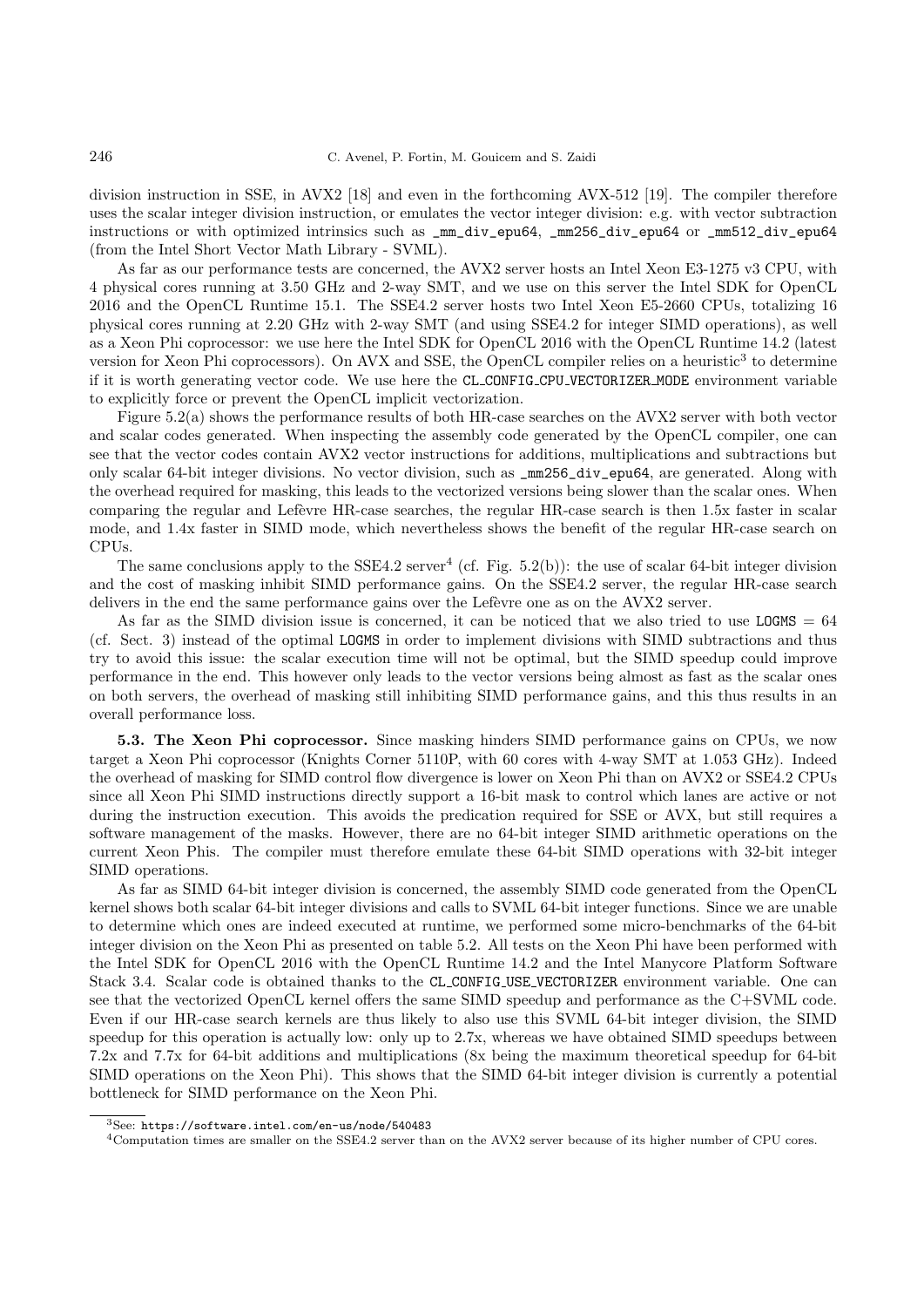

FIG. 5.2. Performance results over  $I_{0..1023}$  for Lefèvre and regular HR-case searches, in scalar and SIMD modes.

Figure 5.2(c) shows the performance results of our HR-case searches on the Xeon Phi. Thanks to the more efficient masking on the Xeon Phi, we notice a 13% performance gain for SIMD code over scalar code with the regular HR-case search. This is an improvement over SSE and AVX CPUs, but the SIMD gain is very low: this can be explained by the emulation of 64-bit SIMD operations by 32-bit SIMD operations (while 64-bit scalar operations are not emulated), by the SIMD 64-bit integer division performance and by the software management of the masks. Again, using LOGMS=64 to avoid the SIMD division issue does not improve these performance results. The SIMD version of the Lefèvre HR-case search shows however a performance loss with respect to its scalar version, probably due to its higher dynamic divergence. When comparing the two HR-case searches, the SIMD regular HR-case search is 3.7x faster than the SIMD Lefèvre HR-case search, and 2.8x faster than the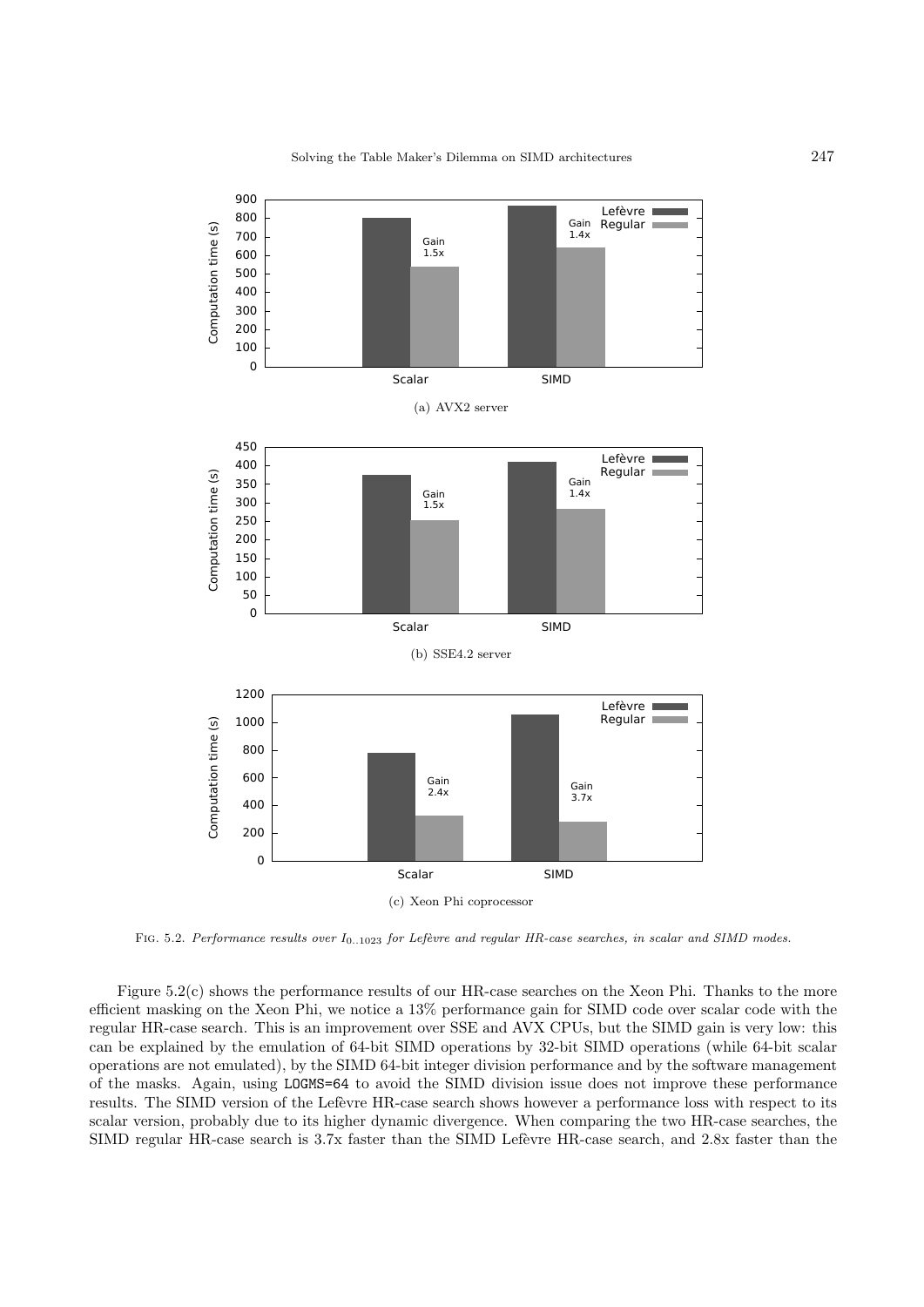#### 248 C. Avenel, P. Fortin, M. Gouicem and S. Zaidi

Micro-benchmarks of the  $64$ -bit integer division on the Xeon Phi. Computations are repeated  $10^6$  times on two input arrays of 1024 64-bit integers, with a scalar C code, a SIMD C+SVML code and an OpenCL kernel (vectorized or not).

|              | $C$ [+ SVML] | OpenCL   |
|--------------|--------------|----------|
| Scalar       | 97.9 s       | $94.2$ s |
| <b>SIMD</b>  | $36.7$ s     | 39.9 s   |
| SIMD speedup | 2.7x         | 2.4x     |

scalar Lefèvre HR-case search on this architecture. This once again shows the interest of the regular HR-case search.

5.4. Architecture comparison. Thanks to the OpenCL portability, we can now compare the following different architectures for solving the TMD: the NVIDIA K20c and AMD 7970 GPUs, the SSE4.2 CPU server<sup>5</sup> and the Intel Xeon Phi. We first emphasize that the maximum power comsumptions are nearly the same: 225W for the K20c GPU, 250W for the 7970 GPU, 190W of TDP for the SSE4.2 server (with two Intel Xeon E5-2660 CPUs), and 225W of TDP for the Xeon Phi. In order to compute the 1024 intervals  $I_{0..1023}$ , with the regular HR-case search which performs best on all architectures, both GPUs require less than 40 s, whereas the SSE4.2 server and the Xeon Phi require at least 250 s. This 6.25x performance gap is clearly due to the inefficient SIMD execution of the HR-case search on the SSE4.2 CPUs and on the Xeon Phi.

6. Conclusion. In this paper, we have shown that handling efficiently the divergence on SIMD architectures for the most time consuming step of the Table Maker's Dilemma solving requires to use regular algorithms, with the relevant programming model, but also depends on the hardware. Using algorithmic changes, we can strongly reduce the divergence in the conditional statements within the main loop, as well as reduce the execution flow divergence on this main loop. Using OpenCL with its SPMD-on-SIMD programming model and its implicit vectorization feature, our massively parallel algorithm can be easily implemented and deployed on various GPUs and CPUs, as well as on the Intel Xeon Phi coprocessor.

Compared to the previous CUDA implementation, our OpenCL implementation shows similar performance gains (2.9x) for our regular algorithm on NVIDIA GPUs. This regular algorithm is even more decisive on AMD GPUs, with 10.5x performance gains, since their SIMD execution width is larger. However, when considering the SIMD units of CPUs and of the Xeon Phi, we show no or low performance gains for the SIMD execution over the scalar one. This is due the SIMD integer division implementation, to the lack of SIMD 64-bit integer instructions on the Xeon Phi, as well as to the static software handling of divergence on CPUs. This latter implies indeed an overhead compared to the dynamic hardware handling of divergence on GPUs, and cannot take full advantage of our regular algorithm, which presents important divergence in its control flow, but low divergence in its execution flow. However, it has to be noticed that the regular HR-case search still offers performance gains ranging between 1.5x and 2.8x on CPUs and on the Xeon Phi.

Currently, the solving of the Table Maker's Dilemma is thus more efficiently performed on GPU architectures due to their divergence handling. However, more efficient emulations of the SIMD integer division could be possible, and the forthcoming Xeon Phi processors (Knights Landing with AVX-512 SIMD instruction set) will support SIMD 64-bit integer instructions while maintaining a lower masking overhead than CPUs. This could lead to better SIMD performance gains on this architecture, especially for our regular algorithm.

Finally, it can also be noticed that FPGA vendors like Xilinx and Altera now support OpenCL. Our OpenCL implementation could thus straightforwardly be deployed on FPGA, tailoring the FPGA hardware to our algorithm. The performance of this FPGA deployment could then be compared with GPU and CPU deployments, as well as with other FPGA implementations for solving the TMD.

Acknowledgments. This work was supported by the TaMaDi project of the French ANR (grant ANR 2010 BLAN 0203 01). The authors would like to thank A. Zaks and A. Narkis from Intel for helpful discussions on the Xeon Phi and on OpenCL. The authors would also like to thank Pierre-Emmanuel Le Roux (LIP6) for

<sup>5</sup>The AVX2 server has only 4 CPU cores, and no speedup is obtained on CPU thanks to vectorization (in AVX2 as in SSE4.2): we therefore only consider the SSE4.2 server here.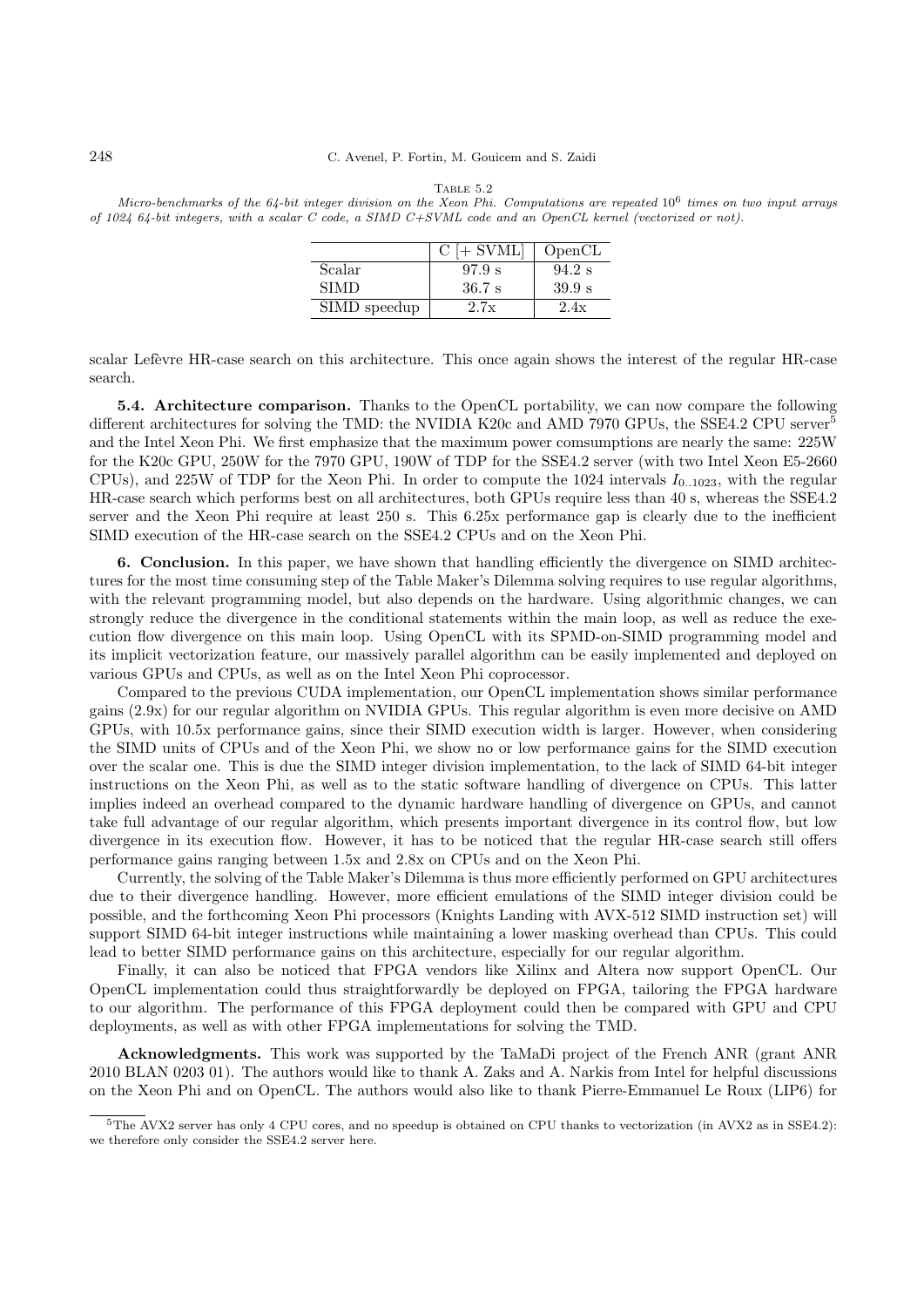managing the compute servers, and the SFPN specialty (numerical security, reliability and performance) of the master in computer science at Université Pierre et Marie Curie for providing access to the AVX2 server.

### **REFERENCES**

- [1] AMD, 3DNow! Technology Manual, 2000.
- [2] AMD, Accelerated Parallel Processing OpenCL Programming Guide, revision 2.7, November 2013.
- [3] N. BRUNIE, S. COLLANGE AND G. DIAMOS, Simultaneous Branch and Warp Interweaving for Sustained GPU Performance, in Proceedings of the International Symposium on Computer Architecture (ISCA'12), 4960, 2012.
- [4] M. Cornea, IEEE 754-2008 Decimal Floating-Point for Intel, ARITH, IEEE Symposium on Computer Arithmetic, 2009, pp. 225-228.
- [5] K. DIEFENDORF, Altivec extension to Power PC accelerates media processing, 2001.
- [6] F. de Dinechin, J.-M. Muller, B. Pasca and A. Plesco, An FPGA architecture for solving the Table Maker's Dilemma, in Proceedings of the 22nd IEEE International Conference on Application-Specific Systems, Architectures and Processors, 187194, 2011.
- [7] B. Gaster, L. Howes, D.R. Kaeli, P. Mistry and D. Schaa, Heterogeneous Computing with OpenCL: Revised OpenCL 1.2 Edition, Newnes, 2012.
- [8] P. FORTIN, M. GOUICEM AND S. GRAILLAT, Towards solving the Table Maker's Dilemma on GPU, in Proceedings of the 20th Euromicro International Conference on Parallel, Distributed and Network-Based Processing, pp. 407-415, 2012.
- [9] P. FORTIN, M. GOUICEM AND S. GRAILLAT, GPU-accelerated generation of correctly-rounded elementary functions, ACM Transactions on Mathematical Software (to appear).
- [10] P. FORTIN, M. GOUICEM AND S. GRAILLAT,  $\dot{G}PU$ -accelerated generation of correctly-rounded elementary functions, Research Report hal-00751446 v2, https://hal.archives-ouvertes.fr/hal-00751446
- [11] S. FREY, G. REINA AND T. ERTL, SIMT Microscheduling: Reducing Thread Stalling in Divergent Iterative Algorithms, in Proceedings of the 20th Euromicro International Conference on Parallel, Distributed and Network-based Processing, 399406, 2012.
- [12] W. W. L. FUNG, I. SHAM, G. YUAN AND T. M. AAMODT, Dynamic Warp Formation: Efficient MIMD Control Flow on SIMD Graphics Hardware, ACM Trans. Archit. Code Optim. 6(2), Article 7, 2009.
- [13] T.D. HAN AND T.S. ABDELRAHMAN, Reducing branch divergence in GPU programs, in Proceedings of the Fourth Workshop on General Purpose Processing on Graphics Processing Units, 3:13:8, 2011.
- [14] J.L. Hennessy, D.A. Patterson, Computer Architecture, Fifth Edition: A Quantitative Approach, The Morgan Kaufmann Series in Computer Architecture and Design, 2011
- [15] IEEE COMPUTER SOCIETY, IEEE Standard for Floating-Point Arithmetic, 2008.
- [16] INTEL DEVELOPER SERVICES, MMX Technology Technical Overview, 1996.
- [17] Intel, Intel SSE4 Programming Reference, Reference number: D91561-003, 2007.
- [18] Intel, Intel Architecture Instruction Set Extensions Programming Reference, Number: 319433-012A, 2012.
- [19] Intel, Intel Architecture Instruction Set Extensions Programming Reference, Number: 319433-024, 2016.
- [20] INTEL, A Guide to Vectorization with Intel  $C++$  Compilers, 2012
- [21] V. LEFÈVRE, J.-M. MULLER AND A. TISSERAND, *Toward correctly rounded transcendentals*, IEEE Transactions on Computers, 47(11), pp. 1235-1243, 1998.
- [22] V. LEFEVRE, New Results on the Distance between a Segment and  $\mathbb{Z}^2$ . Application to the Exact Rounding, Proceedings of the 17th IEEE Symposium on Computer Arithmetic, pp. 68-75, 2005.
- [23] L. D. McFearn, D. W. Matula, Generation and Analysis of Hard to Round Cases for Binary Floating Point Division, ARITH, IEEE Symposium on Computer Arithmetic, 2001.
- [24] J. MENG, D. TARJAN AND K. SKADRON, Dynamic Warp Subdivision for Integrated Branch and Memory Divergence Tolerance, in Proceedings of the International Symposium on Computer Architecture (ISCA'10), 2010.
- [25] J.-M. MULLER, N. BRISEBARRE, F. DE DINECHIN, C.-P. JEANNEROD, V. LEFÈVRE, G. MELQUIOND, N. REVOL, D. STEHLÉ and S. Torres, Handbook of floating-point arithmetic, Springer, 2010.
- [26] M. PHARR AND W.R. MARK, ispc: A SPMD compiler for high-performance CPU programming, In Innovative Parallel Computing (InPar), pp. 1-13, 2012.
- [27] N. Rotem, Intel OpenCL Implicit Vectorization Module, 2011 LLVM Developers' Meeting
- [28] T. SCHAUB, S. MOLL, R. KARRENBERG AND S. HACK, The Impact of the SIMD Width on Control-Flow and Memory Divergence, ACM Trans. Archit. Code Optim., 11(4), 2015.
- [29] D. STEHLÉ, V. LEFÈVRE AND P. ZIMMERMANN, Searching Worst Cases of a One-Variable Function Using Lattice Reduction, IEEE Trans. Comput., 54, 340346, 2005
- [30] S. TIMNAT, O. SHACHAM AND A. ZAKS, Predicate Vectors If You Must, Workshop on Programming Models for SIMD/Vector Processing, 2014, colocated with the 19th ACM SIGPLAN Symposium on Principles and Practice of Parallel Programming (PPoPP), 2014
- [31] E. Z. ZHANG, Y. JIANG, Z. GUO AND X. SHEN, Streamlining GPU Applications On the Fly: Thread Divergence Elimination through Runtime Thread-Data Remapping, in Proceedings of the 24th ACM International Conference on Supercomputing (ICS '10), 2010.